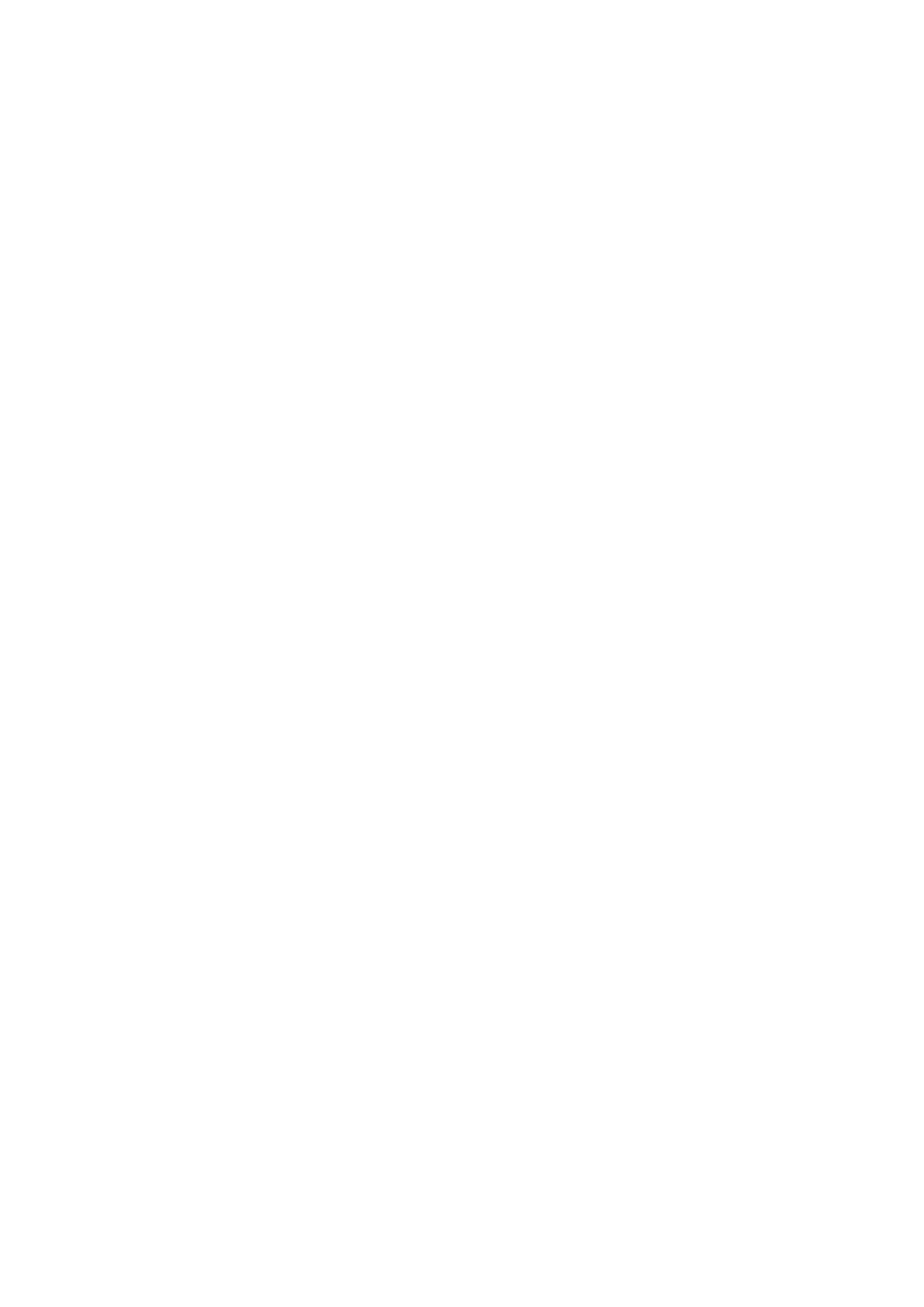## **My child is unhappy and I would like to move them to another school**

We advise you to contact your child's Headteacher to discuss any problems your child is experiencing before you apply for another school. If after discussing the issues with the Headteacher you feel that these cannot be rectified you may complete an In-year application.

#### **I am moving soon and I need to apply for an in-year school place**

You should apply for an in-year school place through the Local Authority where the school is located. If you would like to apply for Leicester City schools you must submit an on-line application.

You will need to use the address that you are currently living at on your application. Please note that usually a school can only reserve a school place for six school weeks.

## **I already have another child at the school; do I need to complete an application?**

Having a brother or sister already at the school does not automatically mean your younger children will have a place when one is required. You will need to apply for a place at your preferred school and you must include details of the sibling already in attendance at your preferred school.

## **I have already submitted my online application and wish to change my preferences**

If you have submitted an in-year application you will not be able to amend the application on-line. If you need to make any changes to your in-year application you must email [admissions.online@leicester.gov.uk.](mailto:admissions.online@leicester.gov.uk) You will need to state the child's name, date of birth and the details of your new preferences, including ALL preferences you wish to be considered for. We will then replace your current preferences with those stated on your email.

## **What happens if all the schools I name on my in-year application cannot offer my child a place?**

If you have moved address and provided appropriate proof of residency we will offer the nearest school to your home address with places currently available. If your child is already on roll at a local school we will not offer an alternative.

## **My child is at risk of being permanently excluded and I have been asked to apply for a new school as a "fresh start"**

Head teachers cannot legally direct a pupil to find a new school in order to avoid permanent exclusion. If this is the reason for your In-year application, you should contact the Leicester City Education Welfare Service on 454 5510 or email [education.welfare@leicester.gov.uk.](mailto:education.welfare@leicester.gov.uk)

Leicester City Council can support you in avoiding an illegal exclusion of this kind through a 'restorative conversation' service. Trained practitioners will support you in sharing your concerns with your child's current school and agreeing a more positive way forward.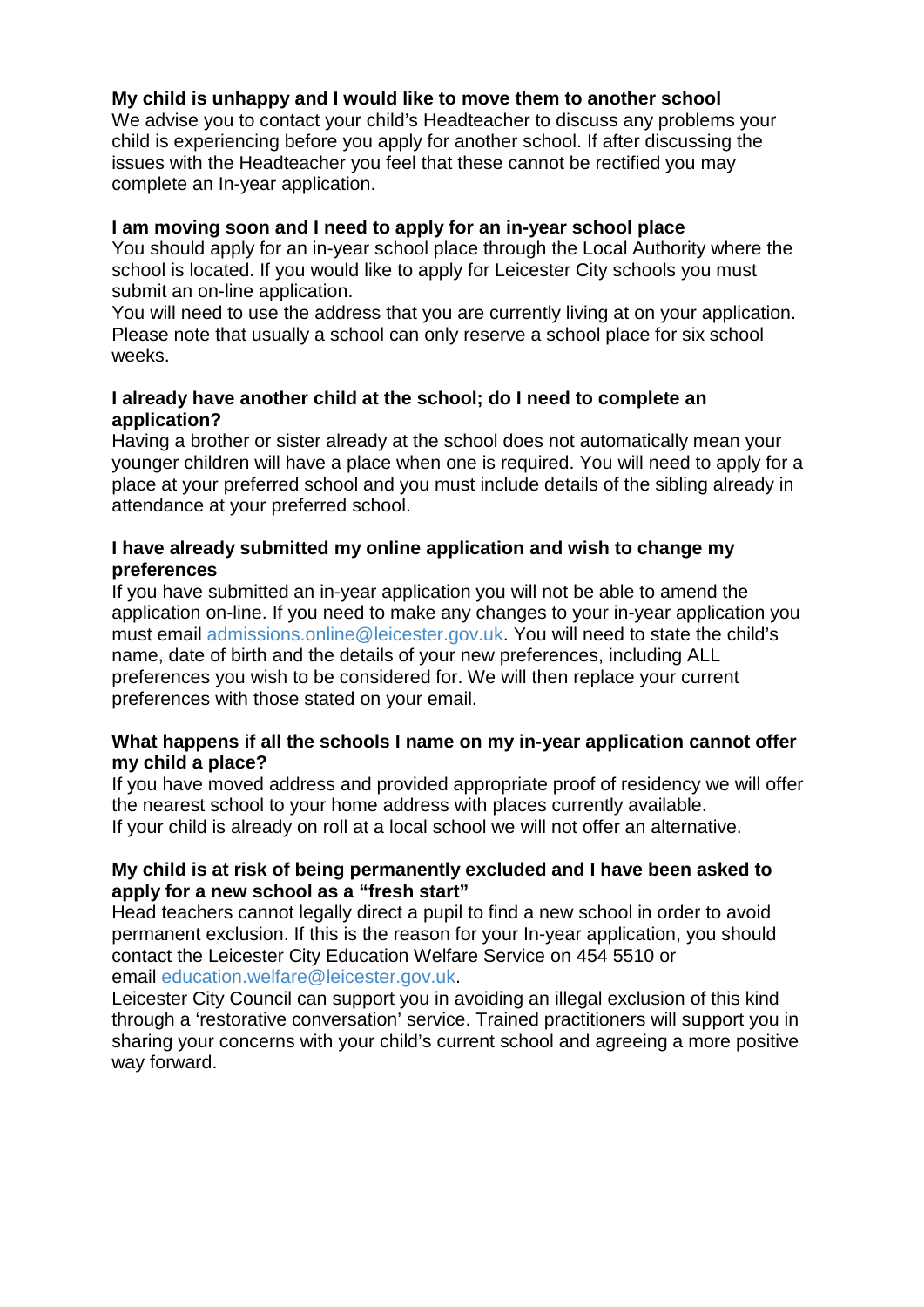## **What if I want to Home Educate my child?**

A small number of parents will want to teach their own children. Under Section 7 of the Education Act 1996 you are legally entitled to educate your child at home. If you decide to do so, you become solely responsible for ensuring that your child receives 'full-time education suitable to their age, ability and aptitude and to any special educational needs they may have'.

The Local Authority will have to be satisfied that your arrangements are satisfactory, but we are not responsible for helping you plan the programme. This means that you accept responsibility for content, planning, teaching and **cost**. For further details about Home Education please see guidance on our

website: [www.leicester.gov.uk/admissions](http://www.leicester.gov.uk/admissions) or contact the Leicester City Education Welfare Service by email: [home-education@leicester.gov.uk](mailto:home-education@leicester.gov.uk) or telephone: 0116 454 1925.

## **Will parents be offered their preferred school if they ask their MP or local councillor to intervene?**

Although an MP or councillor can offer you support with your enquiries, all places have to be strictly offered in accordance with the published admissions criteria to ensure fairness and consistency. This is required by the School Admissions Code.

## **Does going to appeal guarantee that parents will get a place at their preferred school?**

No. The appeals panel will consider all the verbal and written evidence provided by the parents and the admission authority before making a decision about whether the needs of the child outweigh any prejudice to efficient education and/or use of resources at the school.

## **If the appeal is refused, can parents have the decision reversed by asking their MP or local councillor to intervene?**

No. The outcome of the independent appeal is binding on both parties.